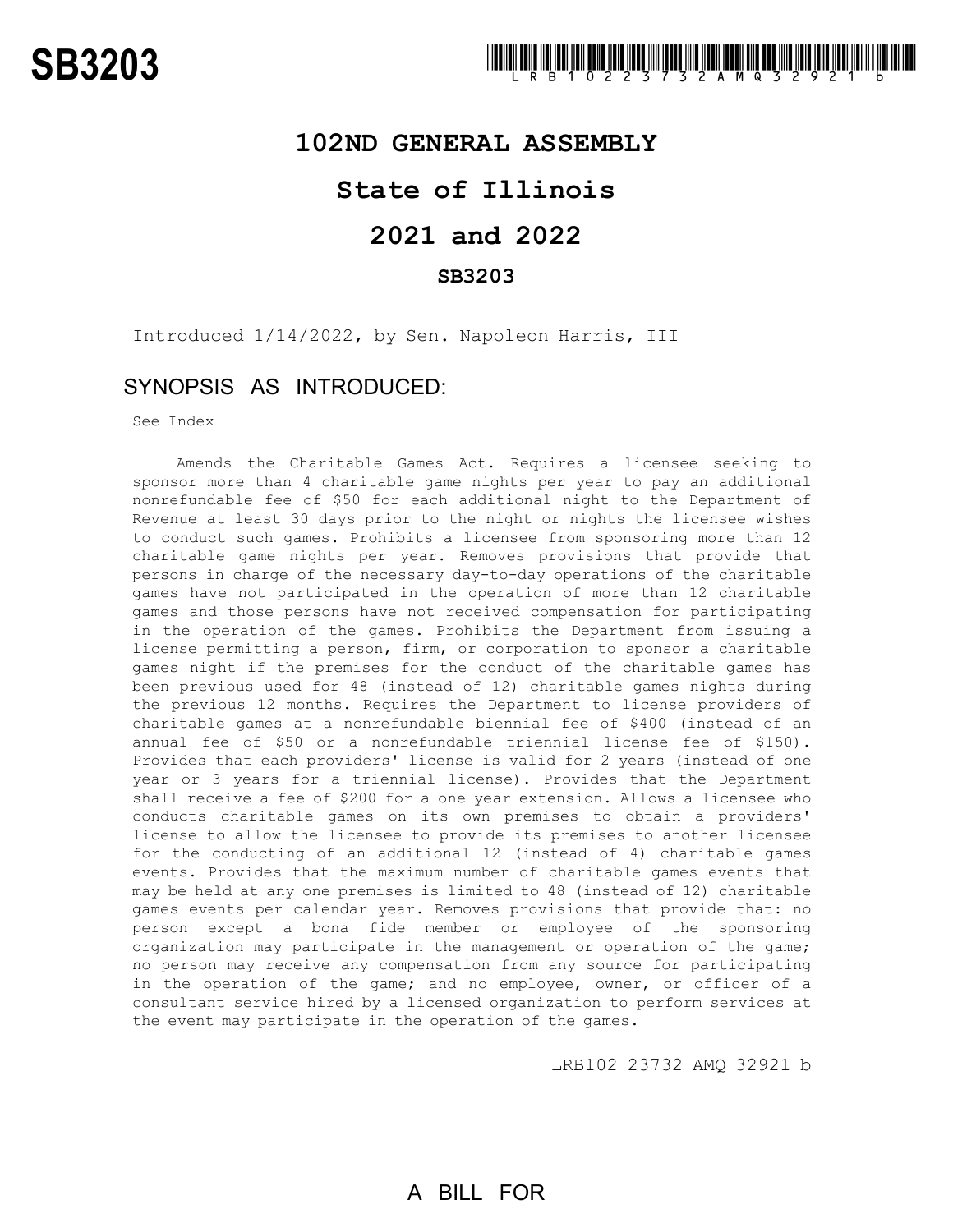AN ACT concerning gaming. 1

#### **Be it enacted by the People of the State of Illinois, represented in the General Assembly:** 2 3

Section 5. The Charitable Games Act is amended by changing Sections 3, 4, 5, 5.1, and 8 as follows: 4 5

(230 ILCS 30/3) (from Ch. 120, par. 1123) 6

Sec. 3. The Department of Revenue shall, upon application therefor on forms prescribed by the Department, and upon the payment of a nonrefundable fee of \$400 due upon application and each renewal, and upon a determination by the Department that the applicant meets all of the qualifications specified in this Act, issue a charitable games license for the conducting of charitable games to any of the following: 7 8 9 10 11 12 13

(i) Any local fraternal mutual benefit organization chartered at least 40 years before it applies for a license under this Act. 14 15 16

(ii) Any qualified organization organized in Illinois which operates without profit to its members, which has been in existence in Illinois continuously for a period of 5 years immediately before making application for a license and which has had during that 5 year period a bona fide membership engaged in carrying out its objects. However, the 5 year requirement shall be reduced to 2 17 18 19 20 21 22 23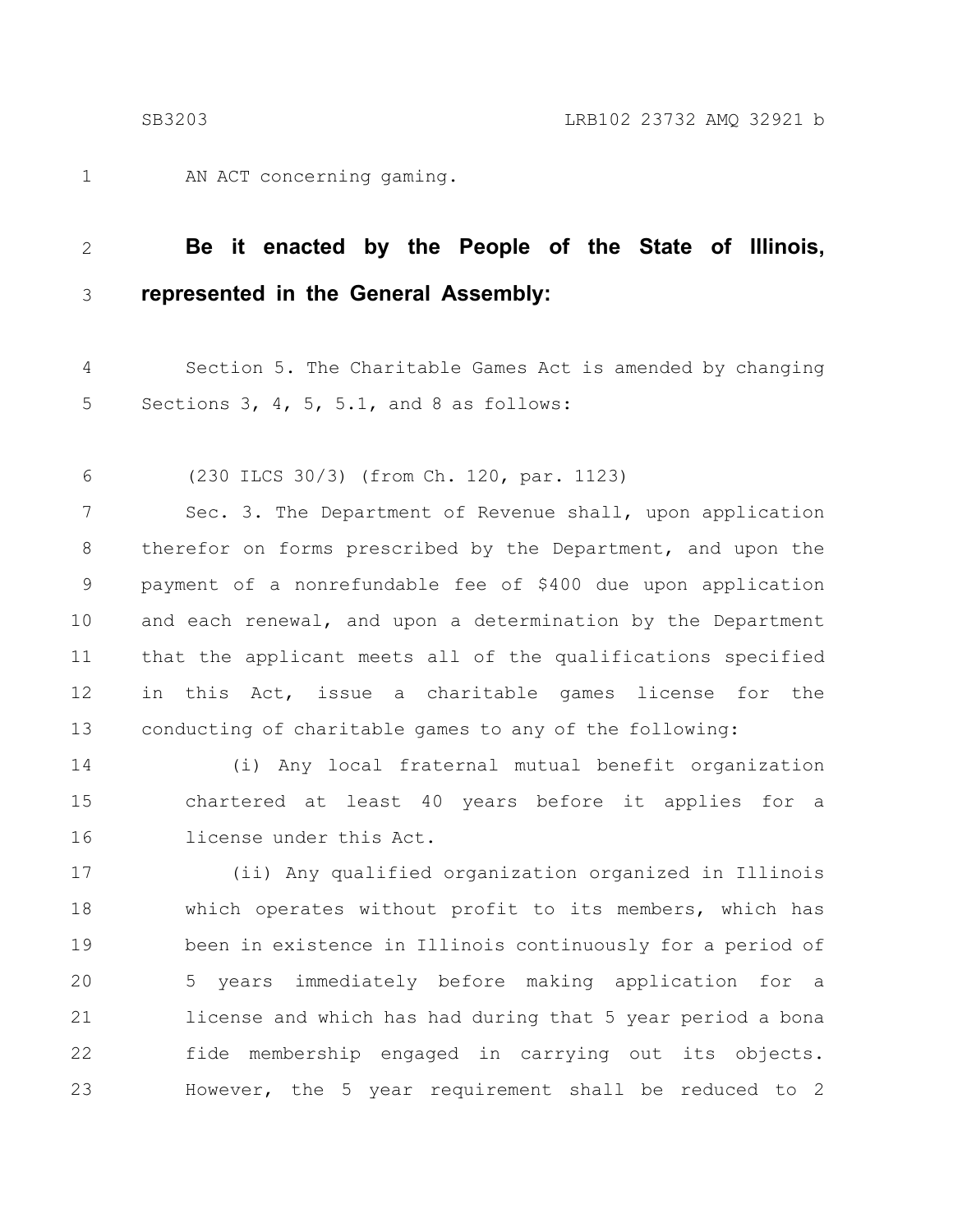SB3203 - 2 - LRB102 23732 AMO 32921 b

years, as applied to a local organization which is affiliated with and chartered by a national organization which meets the 5 year requirement. The period of existence specified above shall not apply to a qualified organization, organized for charitable purpose, created by a fraternal organization that meets the existence requirements if the charitable organization has the same officers and directors as the fraternal organization. Only one charitable organization created by a branch lodge or chapter of a fraternal organization may be licensed under this provision. 1 2 3 4 5 6 7 8 9 10 11

The application shall be signed by a person listed on the application as an owner, officer, or other person in charge of the necessary day-to-day operations of the applicant organization, who shall attest under penalties of perjury that the information contained in the application is true, correct, and complete. 12 13 14 15 16 17

Each license shall be in effect for 2 years from its date of issuance unless extended, suspended, or revoked by Department action before that date. Any extension shall not exceed one year. The Department may by rule authorize the filing by electronic means of any application, license, permit, return, or registration required under this Act. A licensee may hold only one license. Each license must be applied for at least 30 days prior to the night or nights the licensee wishes to conduct such games. A licensee seeking to 18 19 20 21 22 23 24 25 26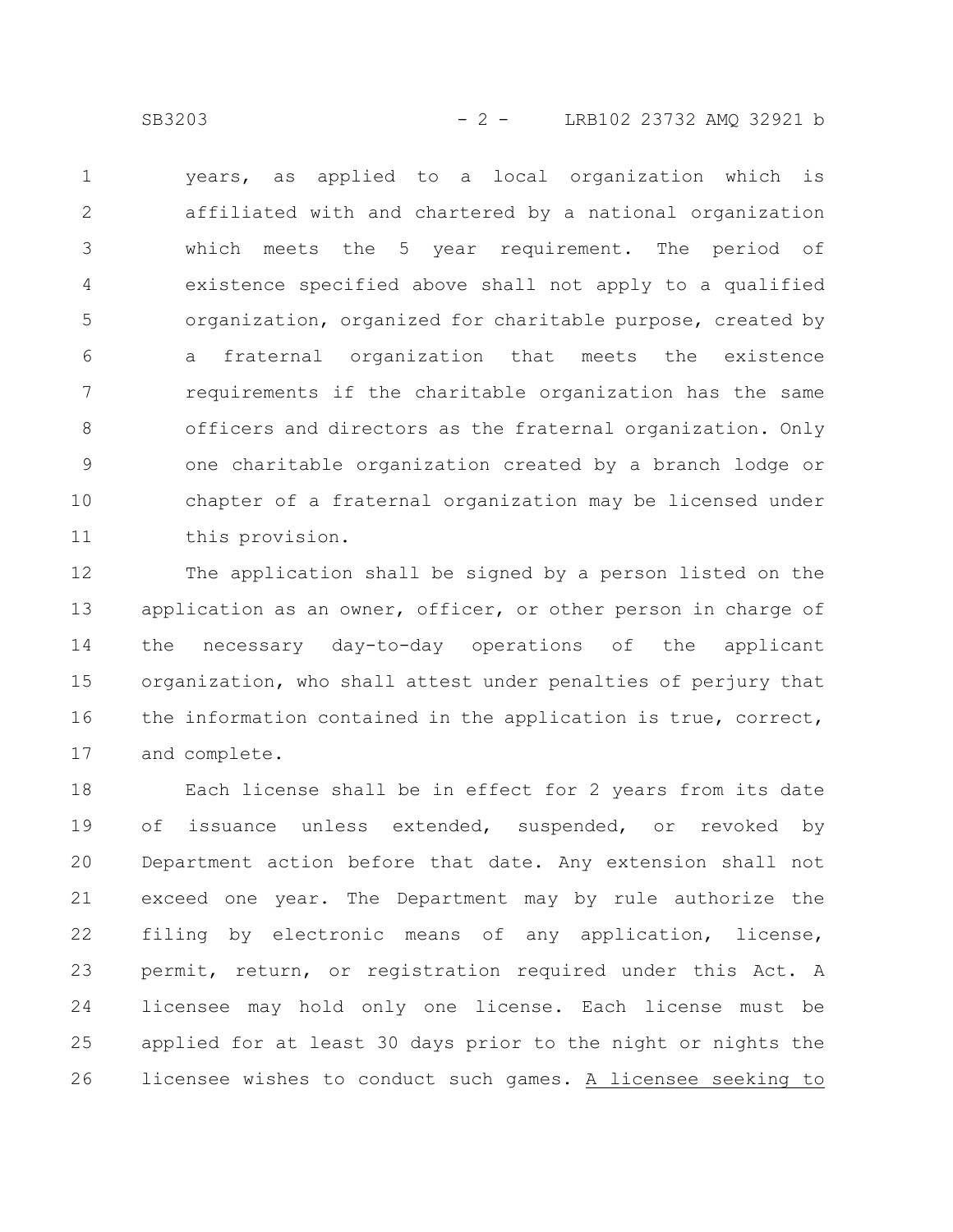sponsor more than 4 charitable game nights per year shall pay an additional nonrefundable fee of \$50 for each additional night to the Department at least 30 days prior to the night or nights the licensee wishes to conduct such games. A licensee shall not sponsor more than 12 charitable game nights per year. The Department may issue a license to a licensee that applies less than 30 days prior to the night or nights the licensee wishes to conduct the games if all other requirements of this Act are met and the Department has sufficient time and resources to issue the license in a timely manner. The Department may provide by rule for an extension of any charitable games license issued under this Act. If a licensee wishes to conduct games at a location other than the locations originally specified in the license, the licensee shall notify the Department of the proposed alternate location at least 30 days before the night on which the licensee wishes to conduct games at the alternate location. The Department may accept an applicant's change in location with less than 30 days' notice if all other requirements of this Act are met and the Department has sufficient time and resources to process the change in a timely manner. 1 2 3 4 5 6 7 8 9 10 11 12 13 14 15 16 17 18 19 20 21

All taxes and fees imposed by this Act, unless otherwise specified, shall be paid into the Illinois Gaming Law Enforcement Fund of the State Treasury. 22 23 24

(Source: P.A. 98-377, eff. 1-1-14.) 25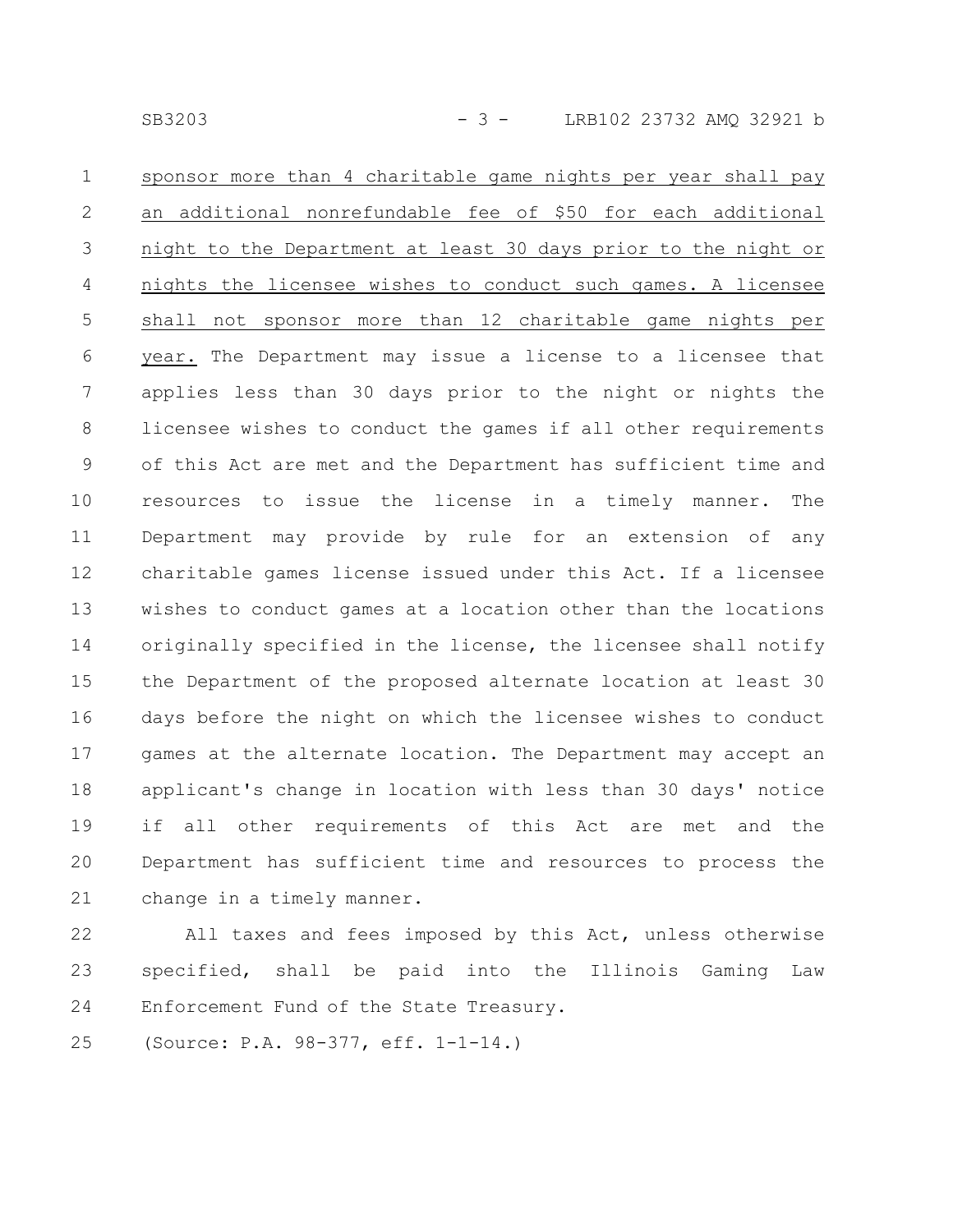SB3203 - 4 - LRB102 23732 AMO 32921 b

(230 ILCS 30/4) (from Ch. 120, par. 1124)

1

Sec. 4. Licensing Restrictions. Licensing for the conducting of charitable games is subject to the following restrictions: 2 3 4

(1) The license application, when submitted to the Department of Revenue, must contain a sworn statement attesting to the not-for-profit character of the prospective licensee organization, signed by a person listed on the application as an owner, officer, or other person in charge of the necessary day-to-day operations. The application shall contain the name of the person in charge of and primarily responsible for the conduct of the charitable games. The person so designated shall be present on the premises continuously during charitable games. 5 6 7 8 9 10 11 12 13 14 15

(2) The license application shall be prepared by the prospective licensee organization or its duly authorized representative in accordance with the rules of the Department of Revenue. 16 17 18 19

(2.1) The organization shall maintain among its books and records a list of the names, addresses, social security numbers, and dates of birth of all persons who will participate in the management or operation of the games, along with a sworn statement made under penalties of perjury, signed by a person listed on the application as an owner, officer, or other person in charge of the 20 21 22 23 24 25 26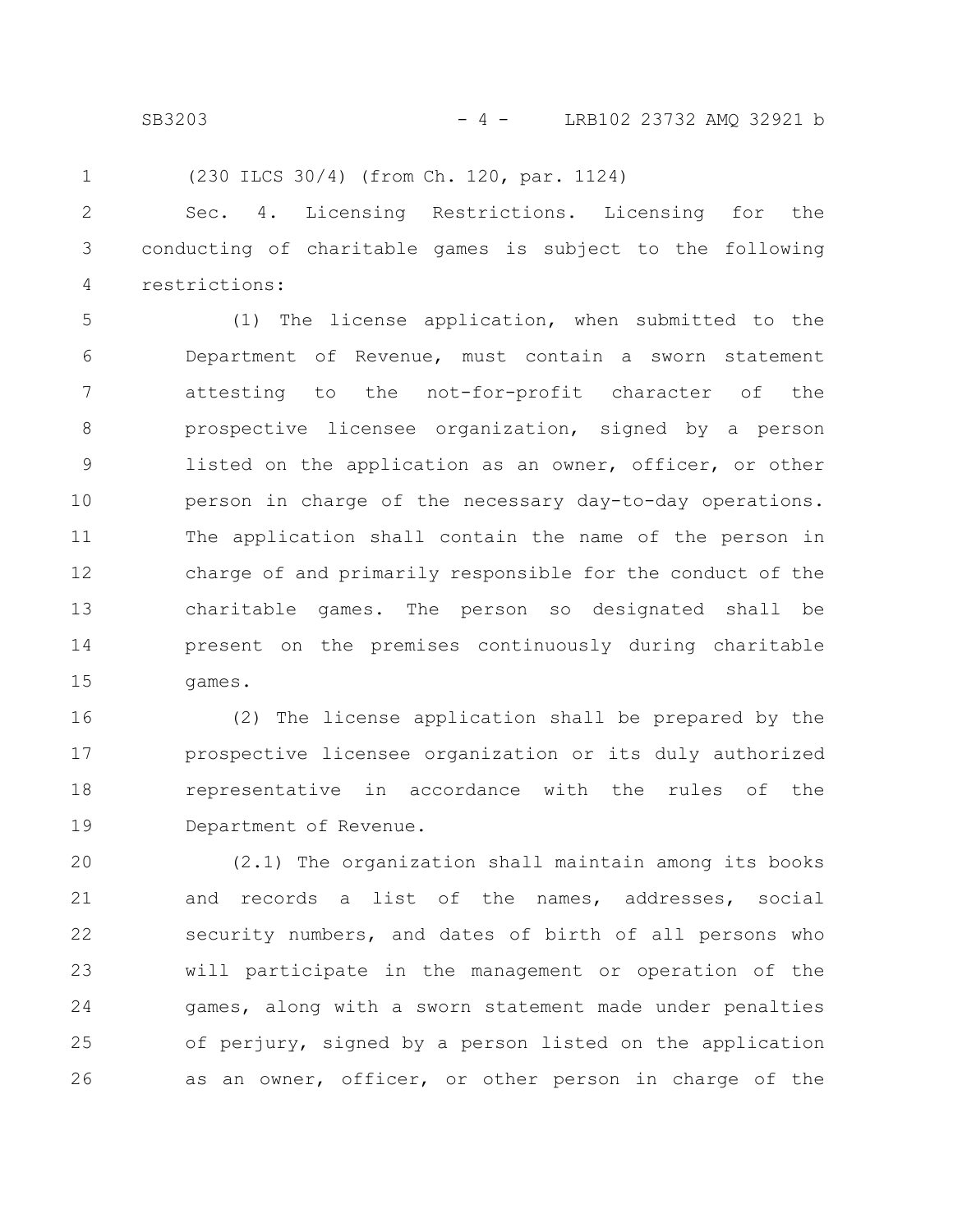necessary day-to-day operations, that the persons listed as participating in the management or operation of the games are bona fide members, volunteers as defined in Section 2,  $e^x$  employees of the applicant, or are paid in compliance with the Minimum Wage Law for the management or operation of the charitable games that these persons have not participated in the management or operation than 12 charitable games events conducted by any licensee the calendar year, and that these persons will receive no remuneration or compensation, directly or indirectly any source, for participating in the management or operation of the games. Any amendments to this listing must contain an identical sworn statement. 1 2 3 4 5 6 7 8 9 10 11 12 13

14

(2.2) (Blank).

(3) Each license shall state the date, hours and at what locations the licensee is permitted to conduct charitable games. 15 16 17

(4) Each licensee shall file a copy of the license with each police department or, if in unincorporated areas, each sheriff's office whose jurisdiction includes the premises on which the charitable games are authorized under the license. 18 19 20 21 22

(5) The licensee shall prominently display the license in the area where the licensee is to conduct charitable games. The licensee shall likewise display, in the form and manner prescribed by the Department, the provisions of 23 24 25 26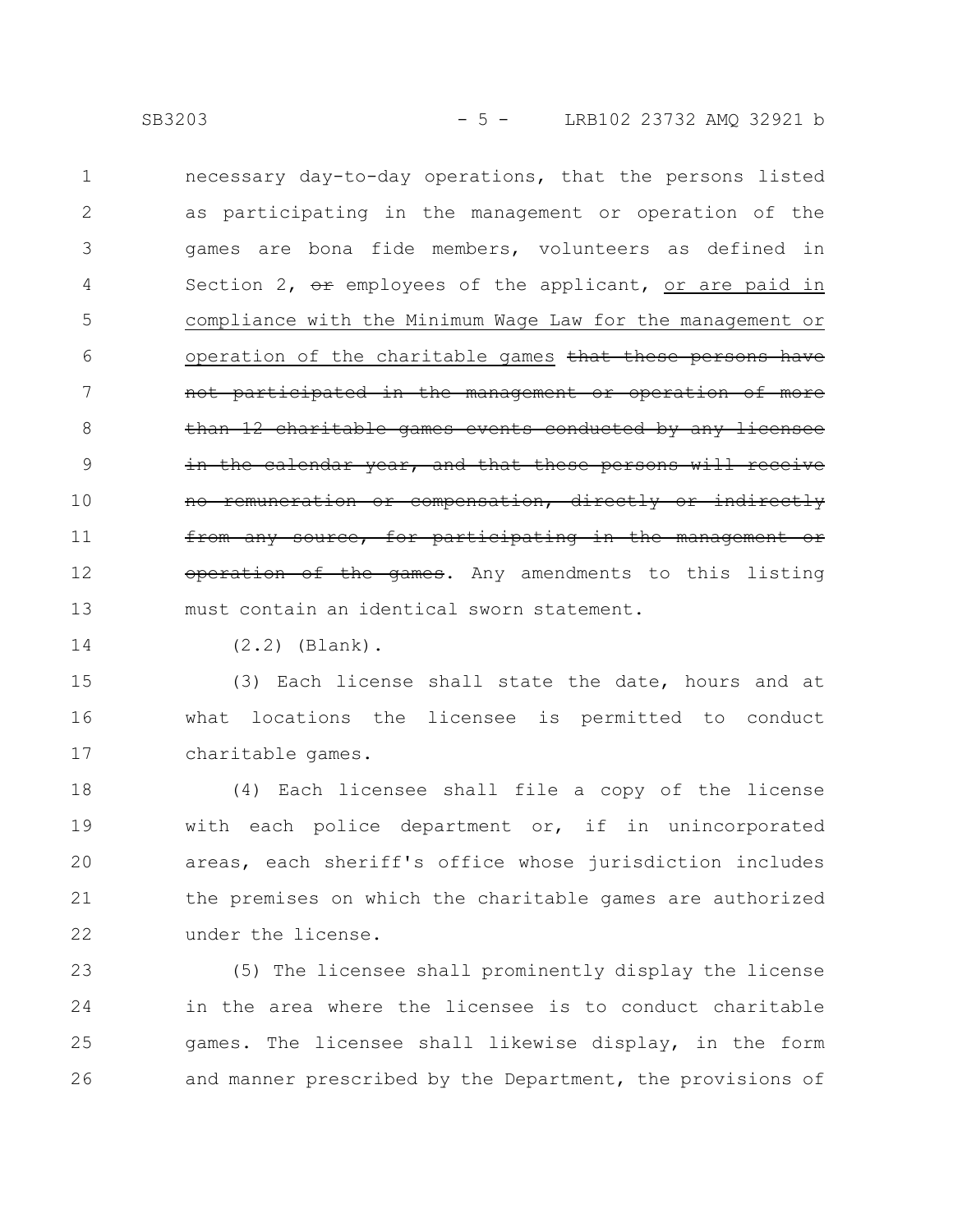SB3203 - 6 - LRB102 23732 AMO 32921 b

Section 9 of this Act. (6) (Blank). (7) (Blank). (8) A license is not assignable or transferable. (9) The Unless the premises for conducting charitable games are provided by a municipality, the Department shall not issue a license permitting a person, firm or corporation to sponsor a charitable games night if the premises for the conduct of the charitable games has been previously used for 48 12 charitable games nights during the previous 12 months. (10) Auxiliary organizations of a licensee shall not be eligible for a license to conduct charitable games, except for auxiliary organizations of veterans organizations as authorized in Section 2. (11) Charitable games must be conducted in accordance with local building and fire code requirements. (12) The licensee shall consent to allowing the 1 2 3 4 5 6 7 8 9 10 11 12 13 14 15 16 17 18

Department's employees to be present on the premises wherein the charitable games are conducted and to inspect or test equipment, devices and supplies used in the conduct of the game. 19 20 21 22

Nothing in this Section shall be construed to prohibit a licensee that conducts charitable games on its own premises from also obtaining a providers' license in accordance with Section 5.1. The maximum number of charitable games events 23 24 25 26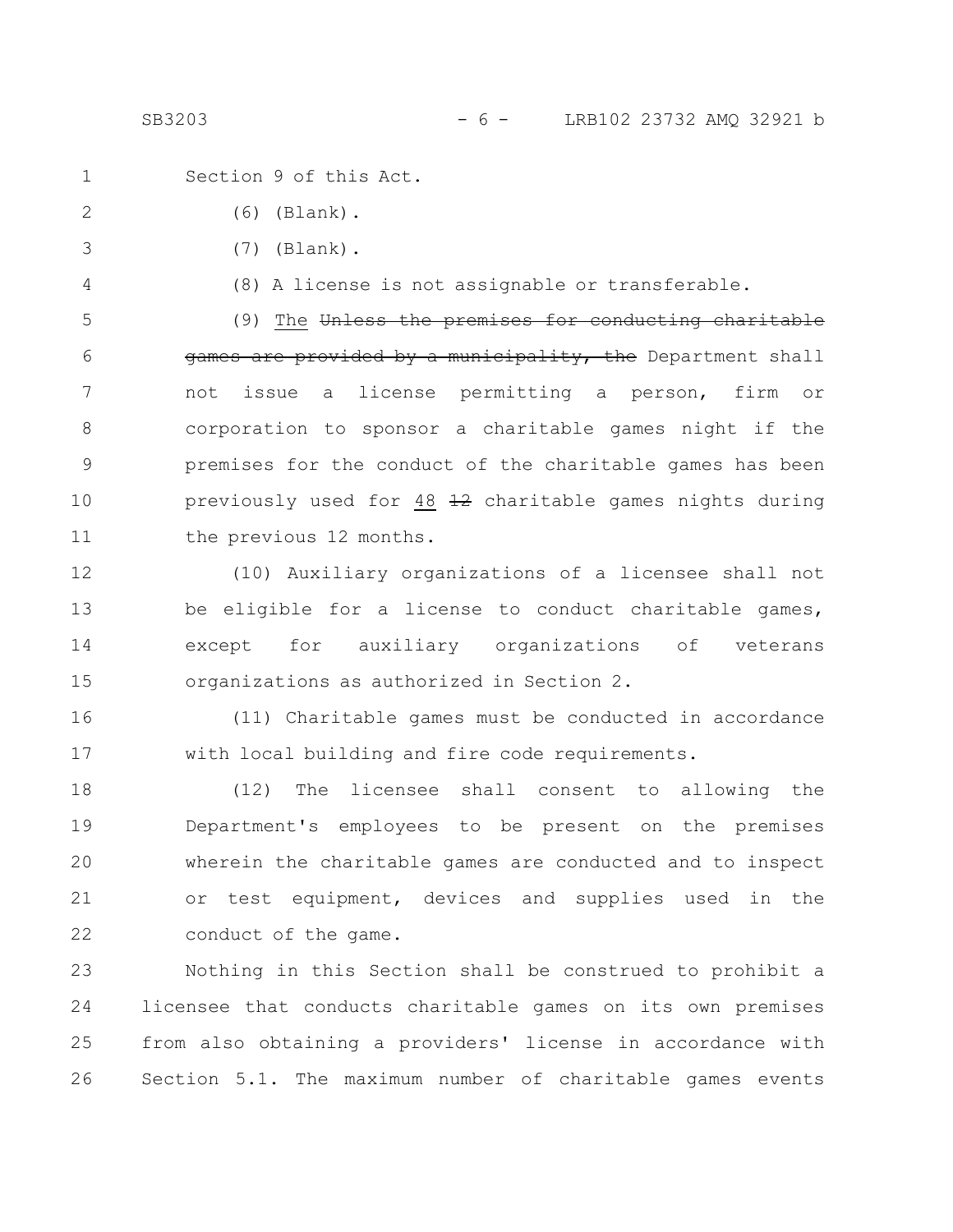SB3203 - 7 - LRB102 23732 AMO 32921 b

- that may be held in any one premises is limited to no more than 48 12 charitable games events per calendar year. 1 2
- (Source: P.A. 98-377, eff. 1-1-14; 98-1071, eff. 8-26-14.) 3

(230 ILCS 30/5) (from Ch. 120, par. 1125)

4

Sec. 5. Providers' License. The Department shall issue a providers' license permitting a person, firm or corporation to provide premises for the conduct of charitable games. No person, firm or corporation may rent or otherwise provide premises without having first obtained a license. Applications for providers' licenses shall be made in writing in accordance with Department rules. Beginning on the effective date of this amendatory Act of the 102nd General Assembly, the  $The$ Department shall license providers of charitable games at a nonrefundable biennial fee of \$400 annual fee of \$50, or nonrefundable triennial license fee of \$150. Each providers' license is valid for 2 years one year from the date of issuance, or 3 years from date of issuance for a triennial Hicense, unless extended, suspended, or revoked by Department action before that date. Any extension of a providers' license shall not exceed one year. The Department shall receive a fee of \$200 for a one year extension. A license issued before the effective date of this amendatory Act of the 102nd General Assembly shall remain valid until its expiration unless otherwise suspended or revoked by the Department. A provider may receive reasonable compensation for the provision of the 5 6 7 8 9 10 11 12 13 14 15 16 17 18 19 20 21 22 23 24 25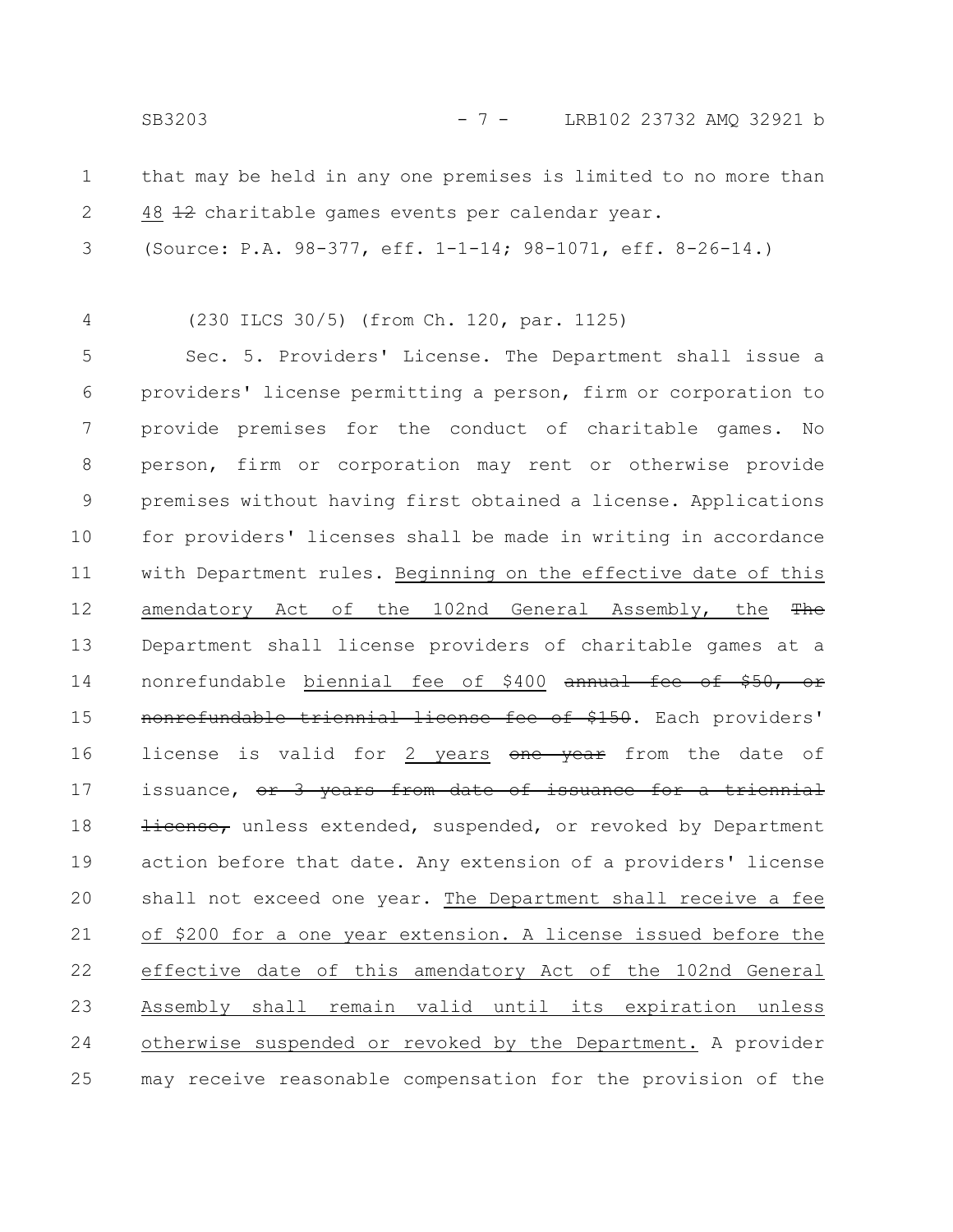premises. Reasonable expenses shall include only those expenses defined as reasonable by rules adopted by the Department. A provider, other than a municipality, may not provide the same premises for conducting more than 12 charitable games nights per year. A provider shall not have any interest in any suppliers' business, either direct or indirect. A municipality may provide the same premises for conducting 48 charitable games nights during a 12-month period. No employee, officer, or owner of a provider may participate in the management or operation of a charitable games event, even if the employee, officer, or owner is also a member, volunteer, or employee of the charitable games licensee. A provider may not promote or solicit a charitable games event on behalf of a charitable games licensee or qualified organization. Any qualified organization licensed to conduct a charitable game need not obtain a providers' license if such games are to be conducted on the organization's premises. 1 2 3 4 5 6 7 8 9 10 11 12 13 14 15 16 17 18

(Source: P.A. 98-377, eff. 1-1-14.) 19

(230 ILCS 30/5.1) (from Ch. 120, par. 1125.1) 20

Sec. 5.1. If a licensee conducts charitable games on its own premises, the licensee may also obtain a providers' license in accordance with Section 5 to allow the licensee to rent or otherwise provide its premises to another licensee for the conducting of an additional 12 4 charitable games events. 21 22 23 24 25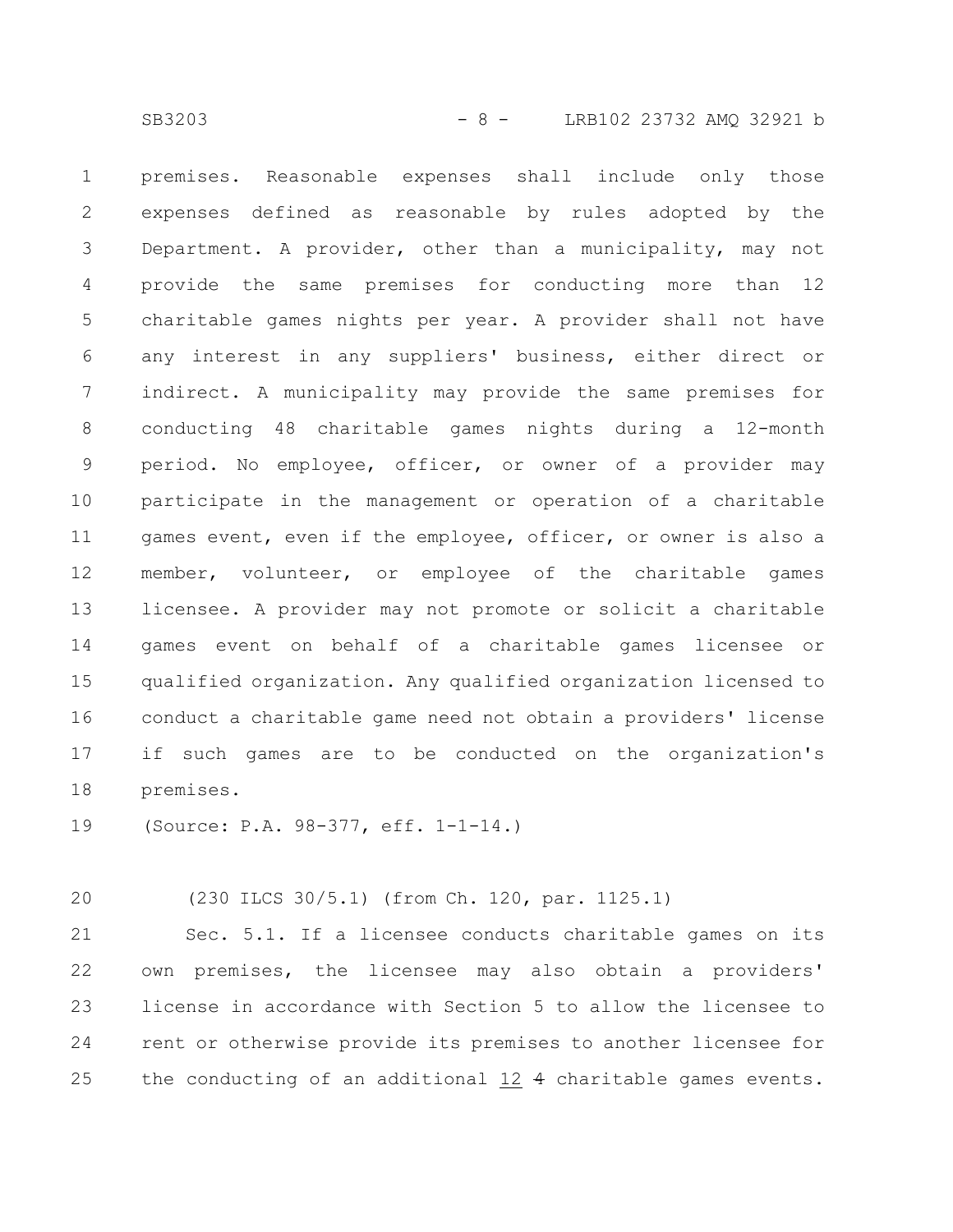The maximum number of charitable games events that may be held at any one premises is limited to  $48$   $\pm 2$  charitable games events per calendar year. (Source: P.A. 98-1071, eff. 8-26-14.) (230 ILCS 30/8) (from Ch. 120, par. 1128) Sec. 8. The conducting of charitable games is subject to the following restrictions: (1) The entire net proceeds from charitable games must be exclusively devoted to the lawful purposes of the organization permitted to conduct that game. (2) (Blank). No person except a bona fide member or employee of the sponsoring organization, or a volunteer recruited by the sponsoring organization, may participate in the management or operation of the game. A person participates in the management or operation charitable game when he or she sells admission tickets at the event; sells, redeems, or in any way assists in the selling or redeeming of chips, scrip, or play money; participates in the conducting of any of the games played during the event, or supervises, directs anyone conducting a game; or at any time during the hours charitable games event counts, handles, supervises anyone counting or handling any of the proceeds chips, scrip, or play money at the event. A person is present to ensure that the games are being conducted 1 2 3 4 5 6 7 8 9 10 11 12 13 14 15 16 17 18 19 20 21 22 23 24 25 SB3203 - 9 - LRB102 23732 AMO 32921 b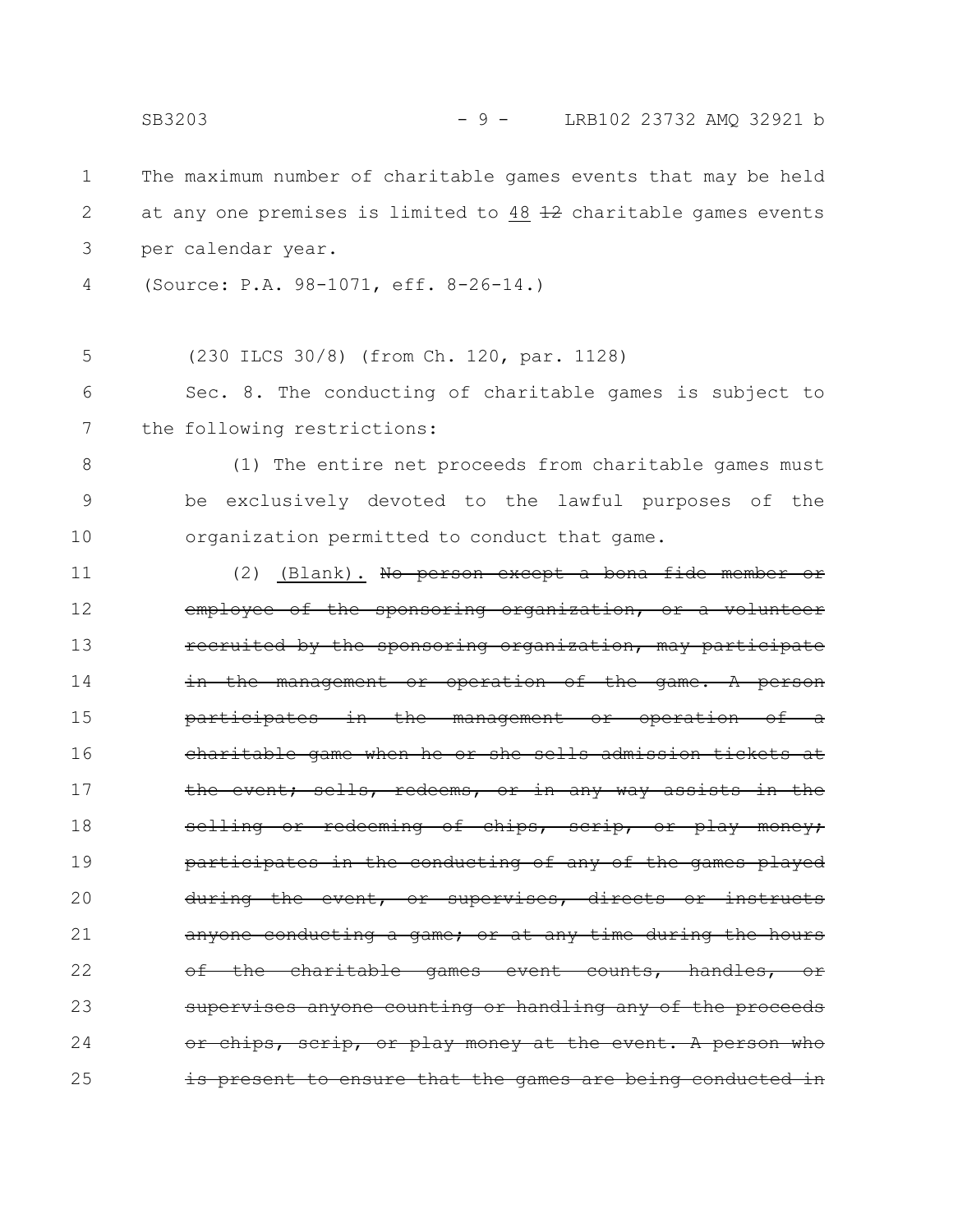conformance with the rules established by the licensed organization or is present to insure that the equipment is working properly is considered to be participating in the management or operation of a game. Setting up, cleaning up, selling food and drink, or providing security for persons or property at the event does not constitute participation in the management or operation of the game. 1 2 3 4 5 6 7

Only bona fide members, volunteers as defined in Section 2 of this Act, and employees of the sponsoring organization may participate in the management or operation of the games. Participation in the management or operation of the games is limited to no more than 12 charitable games events, either of the sponsoring organization or any other licensed organization, during a calendar year. 8 9 10 11 12 13 14 15

(3) (Blank). No person may receive any compensation either directly or indirectly from any source for participating in the management or operat game. 16 17 18 19

(4) No single bet at any house-banked game may exceed \$20. 20 21

(5) A bank shall be established on the premises to convert currency into chips, scrip, or other form of play money which shall then be used to play at games of chance which the participant chooses. Chips, scrip, or play money must be permanently monogrammed with the supplier license 22 23 24 25 26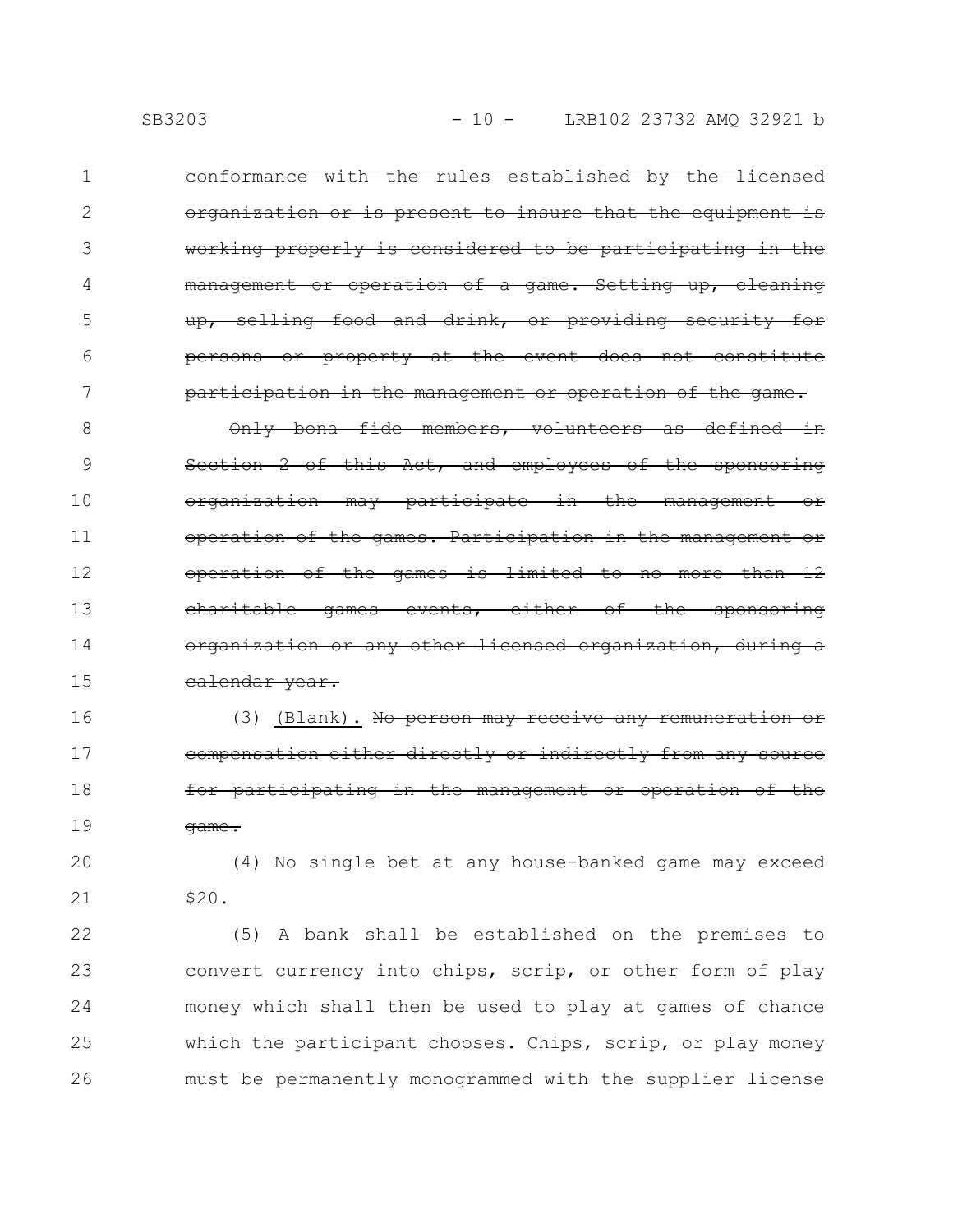number or logo or charitable games license number of a licensed organization or of the supplier. Each participant must be issued a receipt indicating the amount of chips, scrip, or play money purchased. 1 2 3 4

(6) At the conclusion of the event or when the participant leaves, he or she may cash in his or her chips, scrip, or play money in exchange for currency not to exceed \$500 in cash winnings, up to \$5,000 in the form of a cashier's check, teller's check, or certified check, or unlimited noncash prizes. Each participant shall sign for any receipt of prizes. The licensee shall provide the Department of Revenue with a listing of all prizes awarded, including the retail value of all prizes awarded. 5 6 7 8 9 10 11 12 13

(7) Each licensee shall be permitted to conduct charitable games on not more than 12 4 days each year. Nothing in this Section shall be construed to prohibit a licensee that conducts charitable games on its own premises from also obtaining a providers' license in accordance with Section 7 of this Act. 14 15 16 17 18 19

(8) The Unless the provider of the premises is a municipality, the provider of the premises may not rent or otherwise provide the premises for the conducting of more than 48 12 charitable games nights per calendar year. 20 21 22 23

(9) A charitable games event is considered to be a one-day event and charitable games may not be played between the hours of 2:00 a.m. and noon. 24 25 26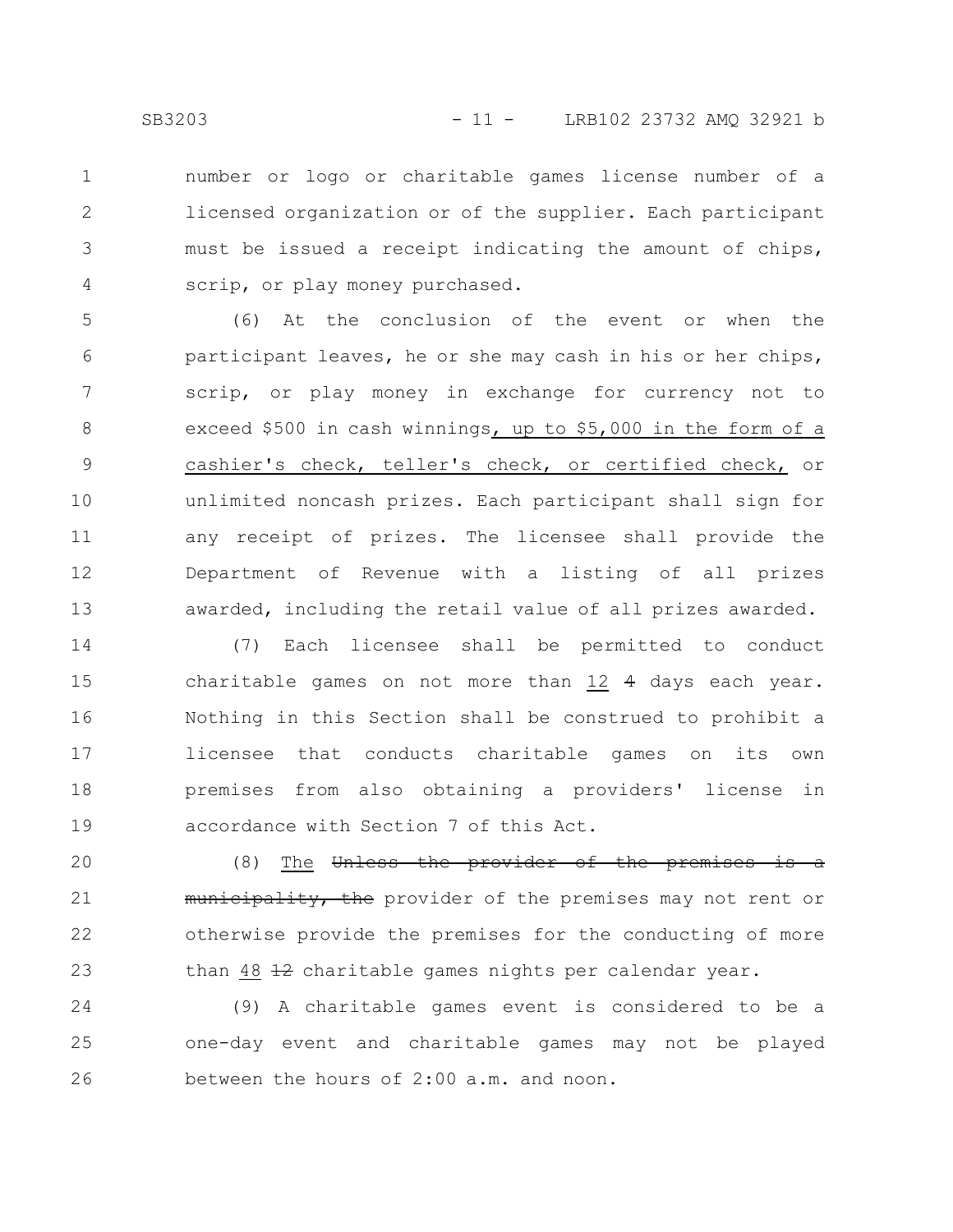(10) No person under the age of 18 years may play or participate in the conducting of charitable games. Any person under the age of 18 years may be within the area where charitable games are being played only when accompanied by his parent or guardian. 1 2 3 4 5

(11) No one other than the sponsoring organization of charitable games must have a proprietary interest in the game promoted. 6 7 8

(12) Raffles or other forms of gambling prohibited by law shall not be conducted on the premises where charitable games are being conducted. 9 10 11

(13) Such games are not expressly prohibited by county ordinance for charitable games conducted in the unincorporated areas of the county or municipal ordinance for charitable games conducted in the municipality and the ordinance is filed with the Department of Revenue. The Department shall provide each county or municipality with a list of organizations licensed or subsequently authorized by the Department to conduct charitable games in their jurisdiction. 12 13 14 15 16 17 18 19 20

(14) The sale of tangible personal property at charitable games is subject to all State and local taxes and obligations. 21 22 23

(15) Each licensee may offer or conduct only the games listed below, which must be conducted in accordance with rules posted by the organization. The organization 24 25 26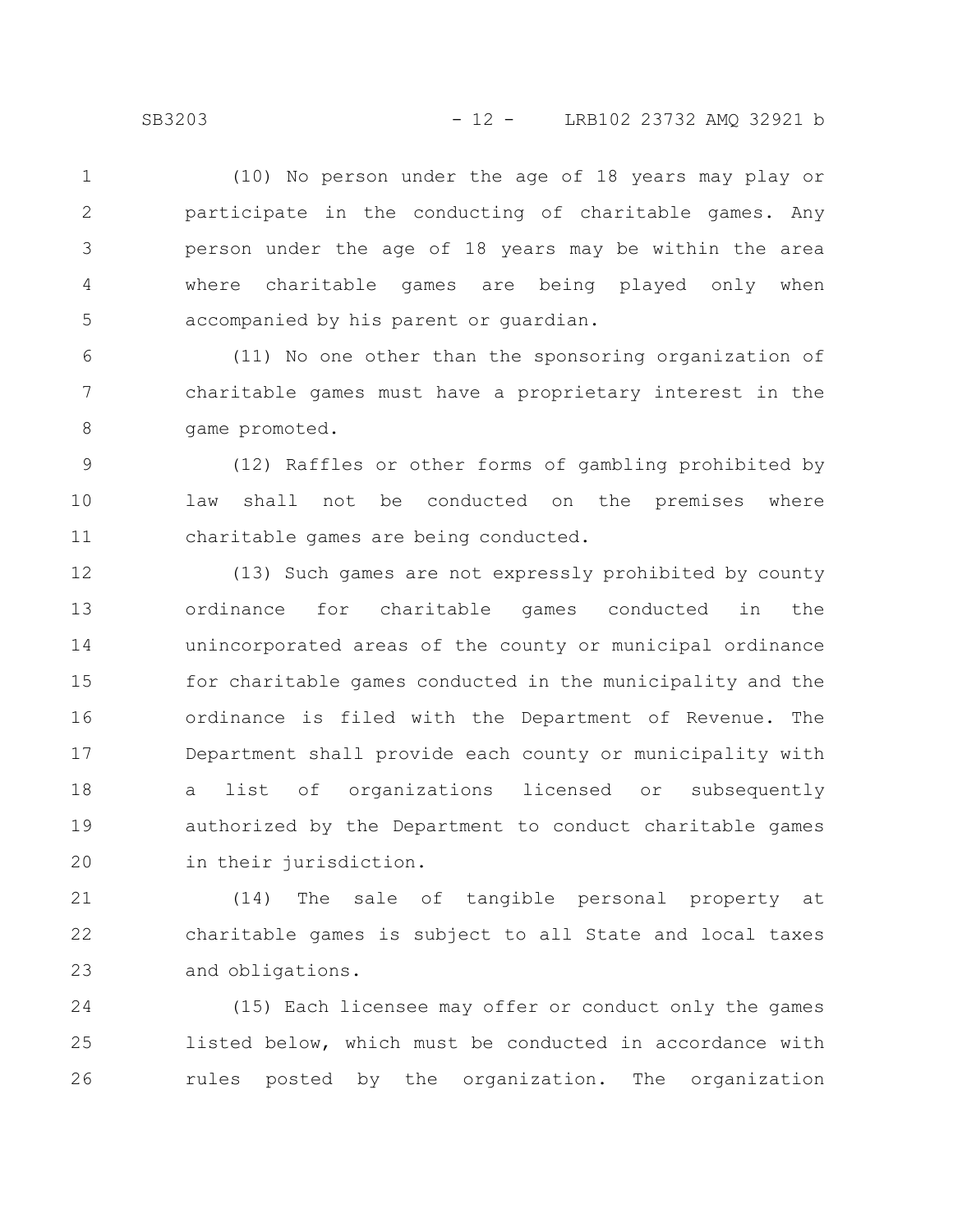sponsoring charitable games shall promulgate rules, and make printed copies available to participants, for the following games: (a) roulette; (b) blackjack; (c) poker; (d) pull tabs; (e) craps; (f) bang; (g) beat the dealer; (h) big six; (i) gin rummy; (j) five card stud poker; (k) chuck-a-luck; (l) keno; (m) hold-em poker; and (n) merchandise wheel. A licensee need not offer or conduct every game permitted by law. The conducting of games not listed above is prohibited by this Act. 1 2 3 4 5 6 7 8 9

(16) No slot machines or coin-in-the-slot-operated devices that allow a participant to play games of chance shall be permitted to be used at the location and during the time at which the charitable games are being conducted. However, establishments that have video gaming terminals licensed under the Video Gaming Act may operate them along with charitable games under rules adopted by the Department. 10 11 12 13 14 15 16 17

(17) No cards, dice, wheels, or other equipment may be modified or altered so as to give the licensee a greater advantage in winning, other than as provided under the normal rules of play of a particular game. 18 19 20 21

(18) No credit shall be extended to any of the participants. 22 23

(19) (Blank). 24

(20) A supplier may have only one representative present at the charitable games event, for the exclusive 25 26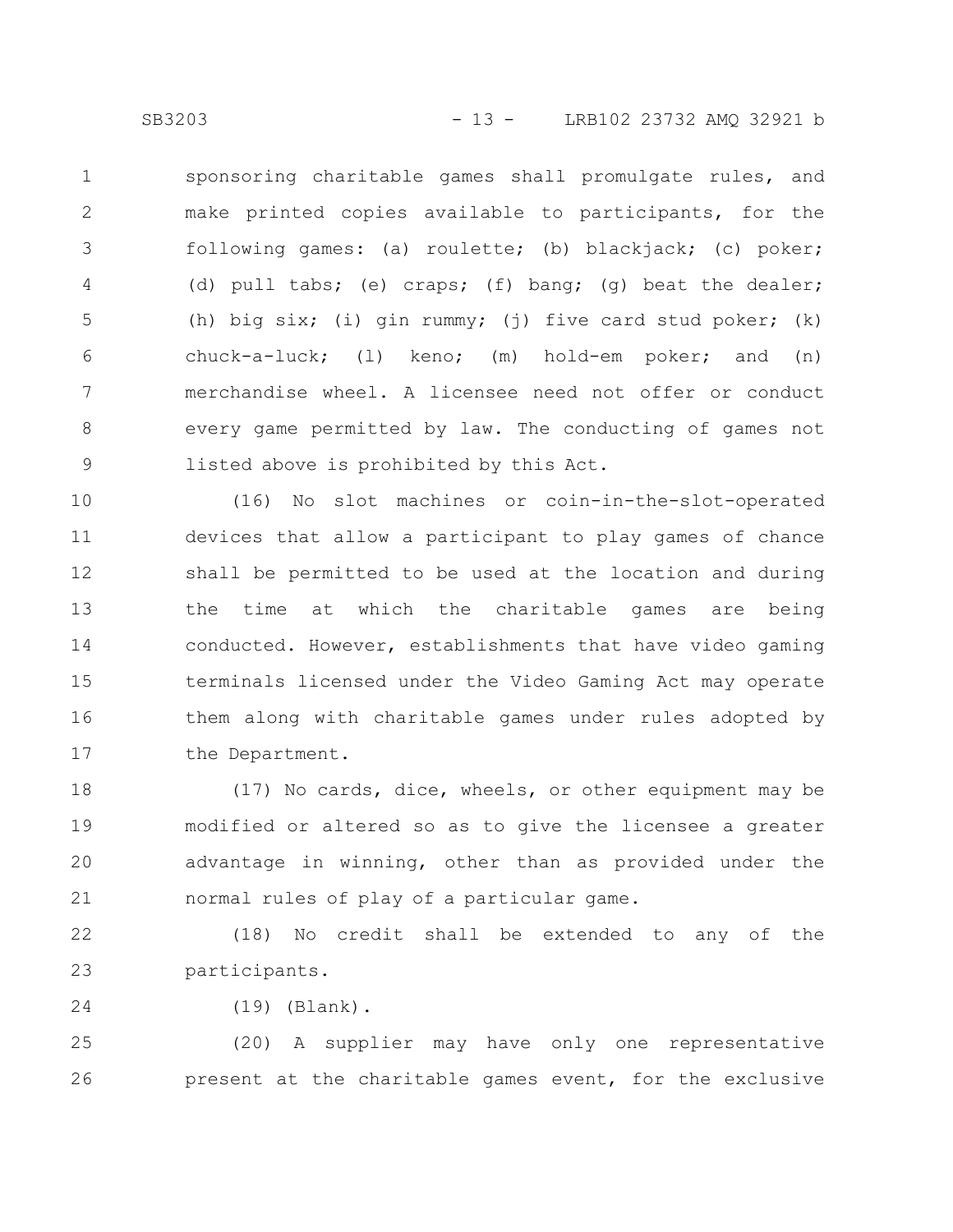|    | SB3203                                                     |  | $-14$ - LRB102 23732 AMQ 32921 b |  |
|----|------------------------------------------------------------|--|----------------------------------|--|
|    | purpose of ensuring that its equipment is not damaged.     |  |                                  |  |
|    | (21) (Blank). No employee, owner, or officer of a          |  |                                  |  |
|    | consultant service hired by a licensed organization to     |  |                                  |  |
| 4  | perform services at the event including, but not limited   |  |                                  |  |
| 5  | to, security for persons or property at the event or       |  |                                  |  |
| 6  | services before the event including, but not limited to,   |  |                                  |  |
|    | training for volunteers or advertising may participate in  |  |                                  |  |
| 8  | the management or operation of the games.                  |  |                                  |  |
| 9  | $(22)$ (Blank).                                            |  |                                  |  |
| 10 | (Source: P.A. 98-377, eff. 1-1-14; 98-1071, eff. 8-26-14.) |  |                                  |  |